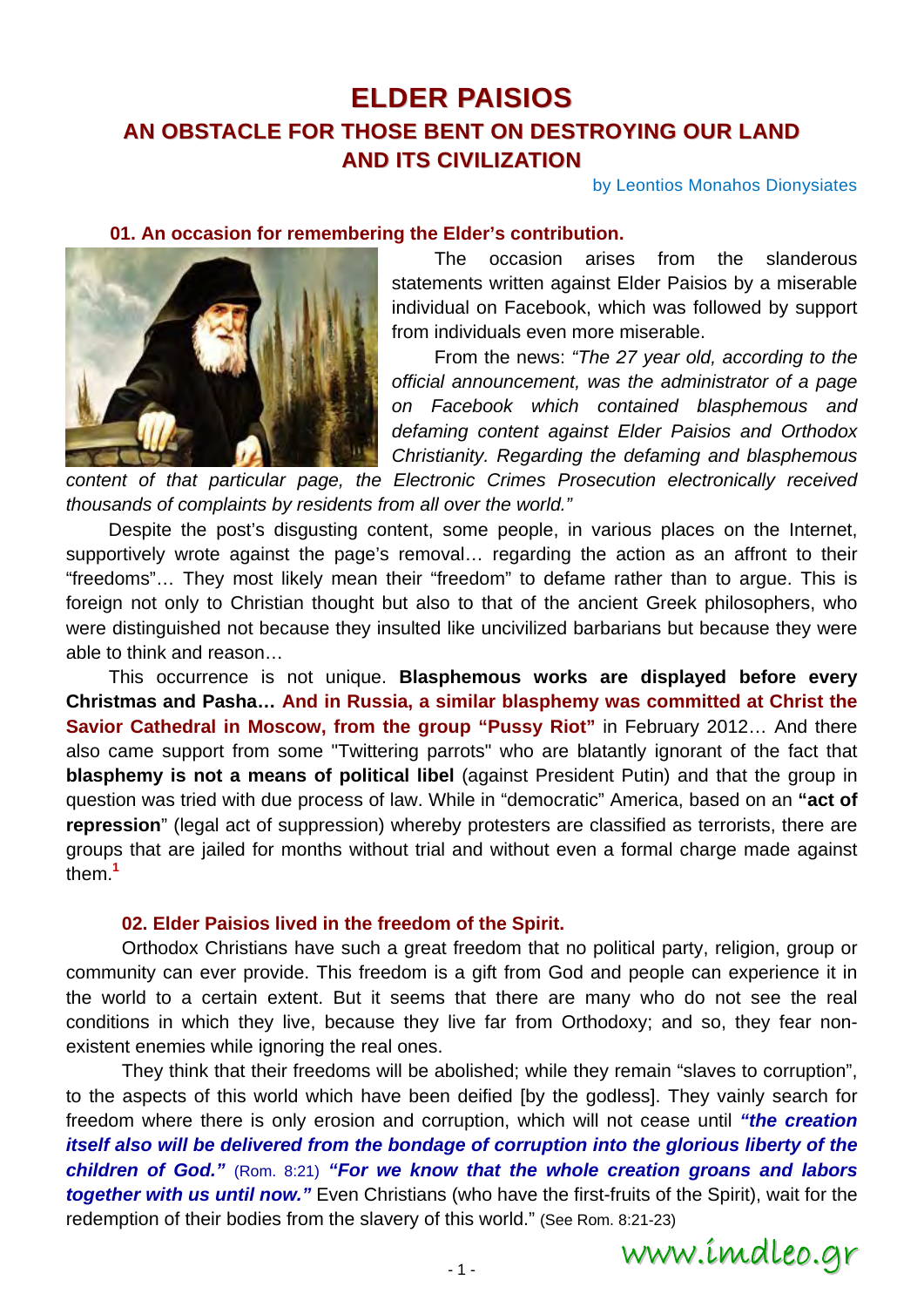Since "where the **Spirit of the Lord is, there is liberty**" (2 Cor. 3:17), the more one is close to God, i.e. the more he follows His commandments -because God shows no partialitythe more freedom one has. First in the soul, then in the body which follows virtuous works, because it is with these that the soul is nourished.

 **Even though elder Paisios was a great hesychast** (one who practices the prayer of the heart according to Orthodox Tradition)**, he used the freedom gained by the Grace of God, in order to help those in need:** *"Of course, I am able to go anywhere to be silent* (in Greek: hesychia, referring to the practice of hesychasm). *Do you know how many people said that they would cover my expenses in order to go to California… to Canada? 'We have a hesychasterion'* (a place where hesychia is practiced)*, they say, 'you should come.' If I find myself in a foreign place, it is like being in Paradise. No one will know me; I will follow my own schedule. I would live as a monk, as I wish. You see, though, that when the war is over, one is then dismissed. But now we are at war, a spiritual war. We must be in the front line. How many Marxists come; how many Freemasons, Satanists and many others! How many demoniacs, anarchists; how many deluded people come for me to corroborate their delusion!! And how many send these people to me, without having them examine themselves; others, in order to get rid of them; while others, that they may not 'bell the cat'… If you only knew how much I am squeezed in from different directions! Inside me, though, I feel comfort. If I leave, I would regard it as leaving the front line, like I am retreating. I see it as betrayal. This is how I feel."* 

 When asked: "**Elder, how can we help one who is indifferent?**" He would reply: *"We should instill in him a beneficial concern, causing him to examine himself, so that he may desire to seek help. It cannot happen by force. One must thirst in order for you to give him water. Give food to someone who is not hungry, force him to eat and he will vomit. When someone refuses, I cannot deprive him of his freedom, his free will."*

 As a real Orthodox monk, the Elder saw freedom in a radically different manner than those who have worldly (and/or demonic) interests, just like those who slander others in their attempts to prevail upon them*. The latter do not act "as though they were free, but as though they were concealing their evil under a cloak of freedom."* In other words, they act contrary to the apostle Peter's counsels (1 Pet. 2:16).

 God respects man's freedom because it is He who gave it to man. He wants us to freely and willingly seek His aid: *"In order for God and the Saints to help, one must desire it and ask for it; otherwise, they do not intervene. Christ asked the paralytic: 'Do you wish to be healed?' If one refuses, God respects his wish. If one does not wish to go to Heaven, God will not take him there… If someone asks for help, God and the Saints give it. In the wink of an eye they will have helped you. Often, you can't even bat an eyelid before they have already helped you. This is how fast God comes to your aid."*

 **Elder Porphyrios the Kausokalyvite** (from the *Kavsokalyvia* on Mt. Athos) spoke similarly: *"God is love. He is not a simple spectator in our lives. He provides and cares like the Father that He is, but He also respects our freedom. He does not pressure us."* (from the book "*Life and Words"*)

 Since freedom does not exist in those who live the lies inherent to worldly "values", the Lord calls on us to know Him, who is Self-Truth, and He will then liberate us: *"know truth, and the truth shall set you free"* (John 8:32).

## **03. Elder Paisios and compassion.**

 The Elder's compassion for his fellow man reached the level of sacrifice: *"I have told you a number of times (he says to the nuns of the Souroti Monastery), how I was at the Kalyvi (cabin-cell) when I had a hernia… Whenever someone rang the doorbell, I would go to answer*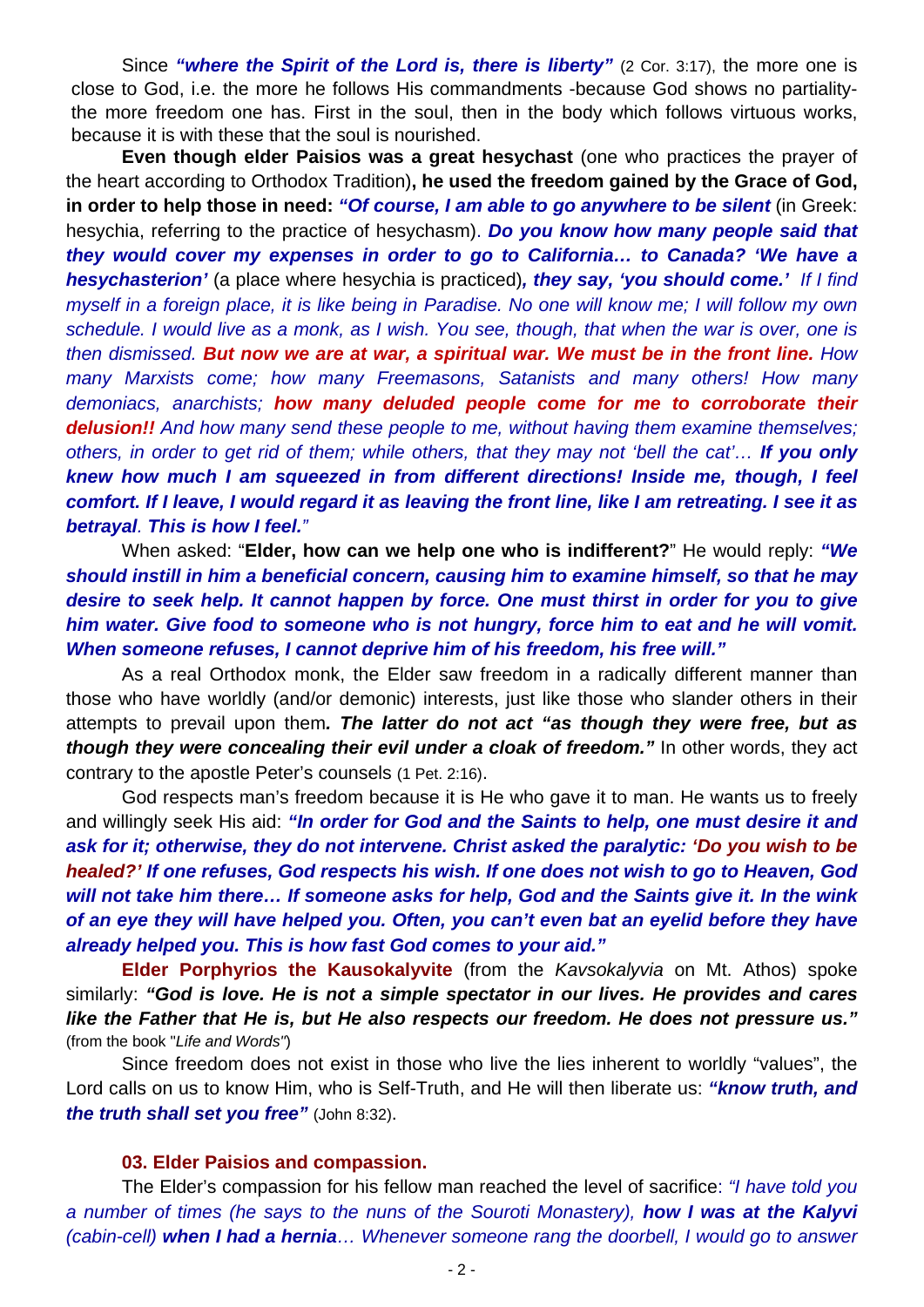*it, even when it was snowing outside. If the visitor had serious problems, I would not feel any pain myself - even though I had been in pain while previously in bed. I would treat him to something, holding the treat with one hand and clutching my hernia with the other. And during the entire conversation I would not lean on anything; though in pain, I did not want him to know it. When the visitor would leave I would then collapse from the pain.*

 *It is not because the pain had subsided, that I was miraculously cured, but because I understood someone else's pain and forgot my own. The miracle occurs when you participate in someone else's pain. When your becomes the focus, you see him as a brother and labor for him. This pain "moves" God and works miracles. For nothing moves God more than nobleness, that is, sacrifice. In our times, nobleness is becoming rare because of self-love, of self-interest."* 

And this particular example is but a small sample of the self-sacrifice of a man who, with half a lung, served hundreds of people daily. Moreover, he never accepted money for his service but rather, made handiworks for his sustenance…

From the **Elder's teachings**:

*"One person goes to another to relate his troubles and that person does not want* 



*to hear them because he does not want to be made unhappy. He can pretend to be in a hurry or he can change the subject in order to be at peace. But this is completely satanic. It is like having someone die beside me and I go to leave him and to sing a song. Where is the Apostle's counsel, 'weep with those who weep'? (Rom. 12:15) Truly, when ecclesiastical matters are concerned and one does not, as a Christian, share in another's afflictions, then that person does not participate in the body of the Church."*

*"If you share in an afflicted person's pain and help him, think about what a sacrifice you would be making if that person were Christ! It is in this way that you would be tested. The faithful see the face of Christ in their neighbor. And Christ Himself says, 'that which you do to an afflicted person, you also do unto me." (Matt. 25:40)* 

## **04. Elder Paisios and almsgiving**

*"Wealth brings destruction upon people because they do not give to the poor for the benefit of their souls and of the souls of those who have passed away. Giving alms to the afflicted, widows, orphans etc. aids in the repose of the departed. Because, when someone gives alms for the sake of a departed soul, this causes others to say: "May God have mercy upon that departed soul. May his bones be sanctified."* 

 *The Elder related to me a story which explains how almsgiving can change an unbeliever or someone who is indifferent and make them conscious of Christ: "An acquaintance of mine from Switzerland once told the following: There was a rich atheist lady whose soul was in so much pain that she came to the point of giving her entire estate to the poor and the afflicted. All those who benefited from her charity worked to place that woman in the best nursing home. Despite her many good acts, though, she remained an atheist.* 

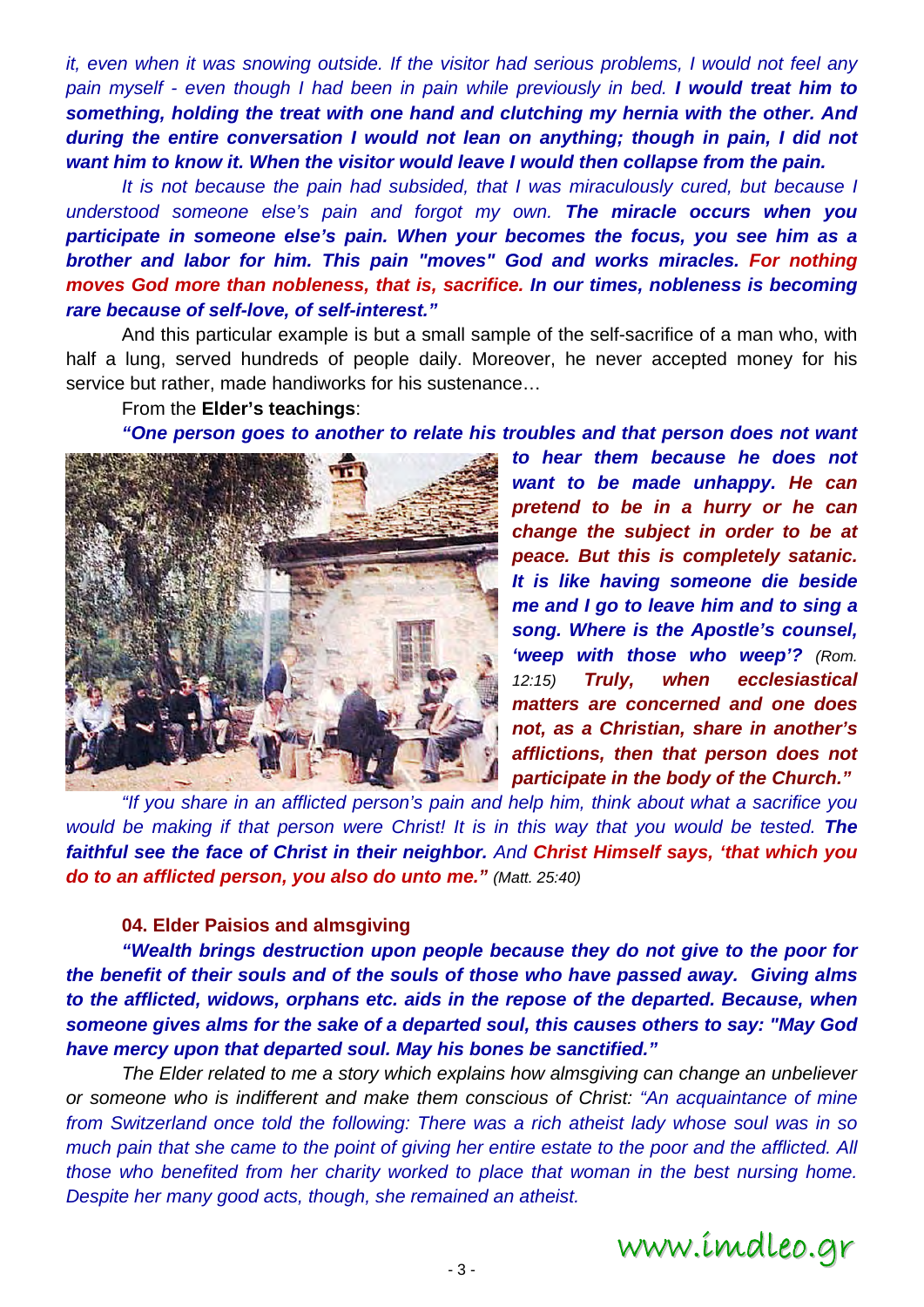*They went to speak to her about Christ but she refused discussion. She said that Christ*  was nothing more than a good person, a social worker, and similar ideas. Perhaps the *Christians she came to know did not help her, that she may be moved by their lives. My friend advised me to pray for the atheist woman. He also prayed a lot for her repentance. After some time, my friend told me: 'One day I went to visit her in the nursing home and I found her completely changed. 'I believe, I believe!' she cried. Something happened which changed her; she wanted to be baptized."* 

 Another story from the Elder shows the **deep insight he had into people's personalities -especially of those who give and receive alms- and into the spiritual law that oversees them**: *"Once, when I was in Thessaloniki, a woman stopped me –she looked like a gypsy- and she asked for money for her children, because her husband was sick. I only had 500 drachmas and I gave them to her. 'I am sorry,' I said, 'but I do not have any more to give you. If you wish, take down my address and write to me about how your husband is doing, and I will try to give you more money from Mt. Athos. After some time, I received a letter with 500 drachmas enclosed which wrote the following:* 

 *"Thank you for your kindness; I am returning the money that you gave me." When someone takes pains to give alms, (continues the Elder) the beggar burns with the love of Christ and he will begin to share and not collect more. But even if the beggar is very hard-hearted, he will not enjoy all that he collects, and God will make sure that the money goes to its proper place. For that man there will be only fatigue and affliction for the "fund-raising" (let's call it that) that he did for others.* 

### **05. The Elder's patriotism**

 In addition to the monastic virtues, the Elder also acquired the **virtue of patriotism**, suffering along with the people of God, who from that time were in danger from the adventurism of its representatives, from those who submitted to foreign interests regarding our Faith and our Nation. And he justified his stance saying: *"Previously, if a pious person was concerned about the condition of the world, he was probably not well; he was fit to be put away. Today, in contrast, if someone pious does not care and is not deeply concerned for the condition of the world, he is considered fit to be put away.* 

 *Because, back then, those who governed had God within them, while today, those who govern do not believe. There are many today who seek to destroy everything: family, Church, youth. To be concerned with the state of our Greek Nation constitutes a confession of faith, because our State is at odds with Divine Law. It enacts laws that are opposed to the Law of God… I have heard spiritual Fathers to say: 'Do not concern yourselves with these things!' If they had been very holy and with prayer have become so care-free, I would kneel and kiss their feet. But now they are indifferent because they want to get along with others and to live with ease. If indifference is forbidden to lay people, how much more is it forbidden to spiritual people? An honorable and spiritual person must never do anything with indifference. The prophet David says, 'Cursed is the man who does the works of the Lord negligently.'* (These excerpts are from the book*, Words from Elder Paisios II*)

 He gave people courage: *"To someone who worried about treacherous acts against the Nation, he gave the following response: 'And if they tell me that there are no more Greeks, I will not worry. God can resurrect one Greek. One will be enough!' He even believed that 'if only one Christian remains, Christ will still carry out His plan.' When others spread fear, speaking of unpleasant developments in the Greek Nation, the Elder imparted optimism and hope. He spoke of a resurrected Greece and the recovery of the Church of Hagia Sophia in*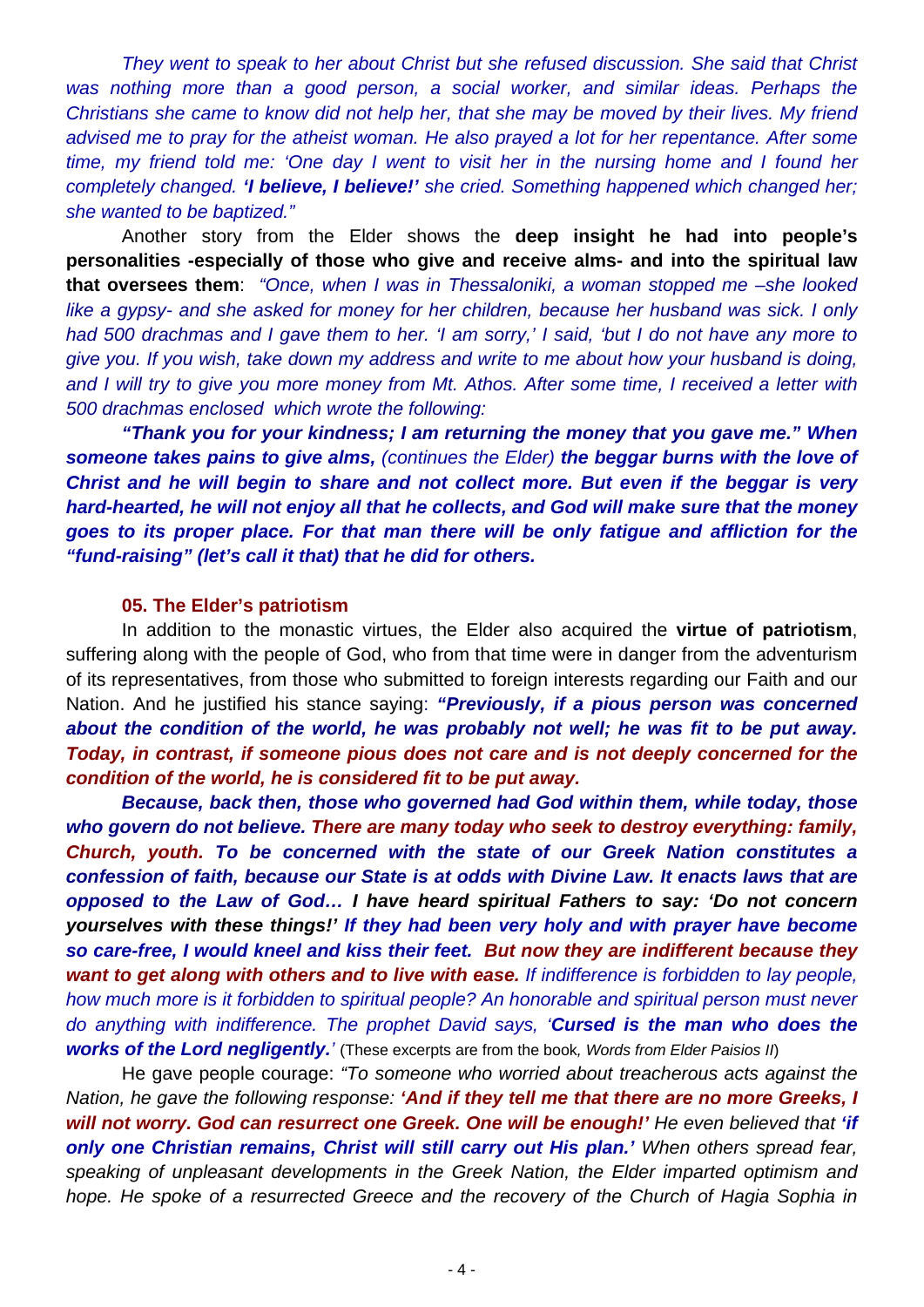*Constantinople. 'There is a God, but where have you put Him?' he said to a certain clergyman who saw only a dark future for the Nation."* 

 *As a radio operator in Greece's civil war, he preferred to risk his own life so others may be saved: "In one battle," he recounted, "I dug a small hole to go into for shelter. Someone came and asked, 'Can I go in too?' It was cramped and only with greatly difficulty did we both fit. I jumped out and left him in the hole. Suddenly, a shell scraped across my head. I was not wearing a helmet, just a hood. I ran my hand across my head but found no blood.* 

*I ran my hand again: no blood. The shell had passed along my head and shaved my hair* off, leaving a line six centimeters long. However, there was not even a scratch on my skin. I *gave the shelter away with my heart. 'It is better,' I said, 'for me to die once, than for someone else to die and for my conscious to kill me every day for the rest of my life. How would I endure it afterwards, when I would think of how I could have saved him, but didn't?' And, naturally, God greatly helps him who sacrifices himself for others."* Truly, God was with the Elder. In this way he was able to defy death.

*"One day," related his comrade, Mr. Pantelis, "we were on an elevation called Fonias [murderer, in Greek]. The partisans closed us in and we could not evade them because there was no way out. Arsenios [i.e. Paisios] was standing up! The shells were whistling and*  raining down on us. I grabbed him by the overcoat to get him to lie down, but he would not *budge. He was looking up and had his hands crossed like this. It seems that the Almighty pitied us that day as our airplanes suddenly arrived and cleared a path for us. Upon leaving I asked him: 'My good Christian, why didn't you lie down?' 'I was praying', was his reply…"* 

*Fr. Isaac (+1998) comments: "What power his prayer had and how great was his faith, so that he could even defy bullets. It is most likely that he prayed for others to be saved even if he should die in the process. This is why he stood up and without cover. And the just God, seeing his self-sacrifice saved him along with the others…"* 

Arsenios (as Paisios was called back then) would call headquarters using the radio, but he would call for God's help using prayer. The Elder related this to those who would ask, *"What good do monks serve when they do not go into the world to help but instead remain in the desert?"* 

 *"Monks," he replied, "are the Church's radio operators. When they make contact*  with God through prayer, God comes and helps more. One more gun didn't make a **difference, but when the air force came, the battle was decisive.**" [The three reports above are from Hieromonk Isaac's book, *Life of Elder Paisios the Hagiorite*.]

 **06. Elder Paisios was taught from above and his intervention in Church matters showed his boldness.** 

 The Elder's word was thunderous in his criticism of **Ecumenists** as well as **hyperzealots** i.e. those that separated themselves from the Church on the pretext that certain hierarchs deviated from the strictness of Orthodoxy.

*From one of his writings on 1/23/1969: "It is with grief that the unionists (those who* wish to unite the Orthodox Church with heterodox confessions without the latter renouncing their heretical dogmas; i.e. Ecumenists) *that I have met did not have even a kernel or a skin of faith. They know, though, how to speak of love and union while they themselves are not united to God, because they do not love Him.* In other words, the Elder sees that the love of the Ecumenists is worldly and thus false.

*"More or less, it is with such a love that our Patriarch Athenagoras goes to Rome to meet the Pope. He should be showing love to his children in our Mother Church but, unfortunately, he sent his love far away from us. The result was that he brought comfort* 

www.imdleo.gr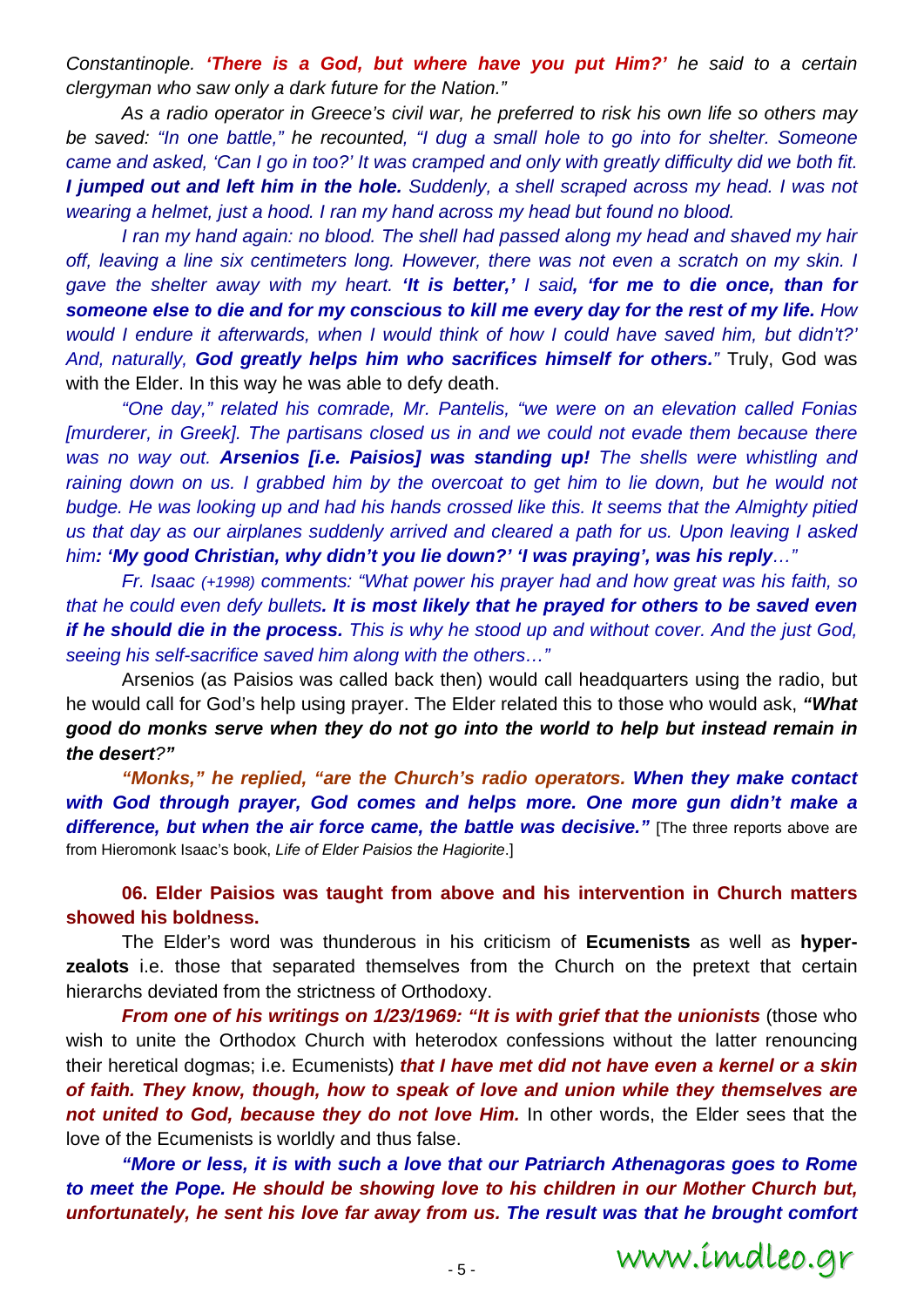# *to all the worldly children, who love this world, and scandal upon us, the children of Orthodoxy, young and old, who have the fear of God."*

 He recommends those that are "**theologians on paper**" to become **theologians in deed**, through exceeding love towards God. Otherwise, they will remain as **teachers of the law**, people who cite laws and canons, but are bereft of divine illumination and are ill-equipped to deal with the subject of the "union of Churches":

*"I wish to fervently plead with our unionist brethren: Since the union of Churches is a spiritual matter and since we need to have spiritual love, let us leave to matter to those who love God a lot and are Theologians, such as the Fathers of the Church, and not to teachers of the law…"*

To the hyper-zealots, who take the other extreme, the Elder says:

 *"It is my opinion that it is not good at all to separate ourselves from the Church every time the Patriarch is at fault…* 

*If, for every one of their deviations, we were to separate and form our own Churches (God forbid!) we would outdo even the Protestants! It is easy to separate but*  **difficult to return"...** Even worse is the excommunication of one group by another, as it happens among the hyper-zealots of the "Paternal Calendar", (the Old or Julian Calendar, as opposed to the Gregorian or New Calendar which is imposed on most Orthodox Churches of the Balkans) as they wish to be called, and their refusal to recognize the mysteries (or sacraments) of the New-Calendarists, or the mysteries of each other.

 Since the Elder was informed from above regarding people's intentions, the decisions of God based on those intentions, and regarding future events, he counseled others with discernment. He would see the oncoming destruction, as **"God's wrath"**, because of contemporary society's withdrawal from the evangelic and true love towards God and towards one's neighbor:

# *"We should know that there are not only natural laws but also spiritual. Therefore the future wrath of God cannot be confronted by cooperating with sinners (because we would receive a double wrath), but by repentance and obedience to the Lord's commandments."*

 From Essex, England, **Elder Sophronios the Athonite** (+1993) said the same as Elder Paisios: **"The union of Churches is difficult, rather unlikely. Those who speak of the 'union of Churches' do not know either the mindset of the heterodox or the height of Orthodoxy."<sup>2</sup>**

 Elder Paisios, with his knowledge from above, advised others to be more self-controlled, because there will come a time when *"the Lord will present us Marks of Ephesus and Gregory Palamases (Saints who resisted union with the heterodox), in order to assemble all of our greatly scandalized brethren to confess the Orthodox Faith, to make firm our Tradition and to bring great joy upon our Mother Church."*

 Essentially, the Elder is prophesying about a future really Orthodox Synod. Perhaps it is the **8th Ecumenical Synod** which *Saint Neilos the Myrrhstreamer* prophesied:**<sup>3</sup>** *"Afterwards, there will be an Eighth Council, and it shall select the good from the bad to lead Orthodoxy, as a farmer selects the wheat from the chaff. Then there will be peace among people for a time, and afterwards they will turn their minds again towards evil…"*

 World peace cannot occur without the peace-making, living and unadulterated teaching of Orthodoxy. Even though the promulgation of Orthodoxy has continued even after the conquest of Constantinople (in 1204 by the Franco-papists and in 1453 by the Ottomans), it will grow and expand dynamically after the 3rd World War, **the General War, as St. Kosmas of**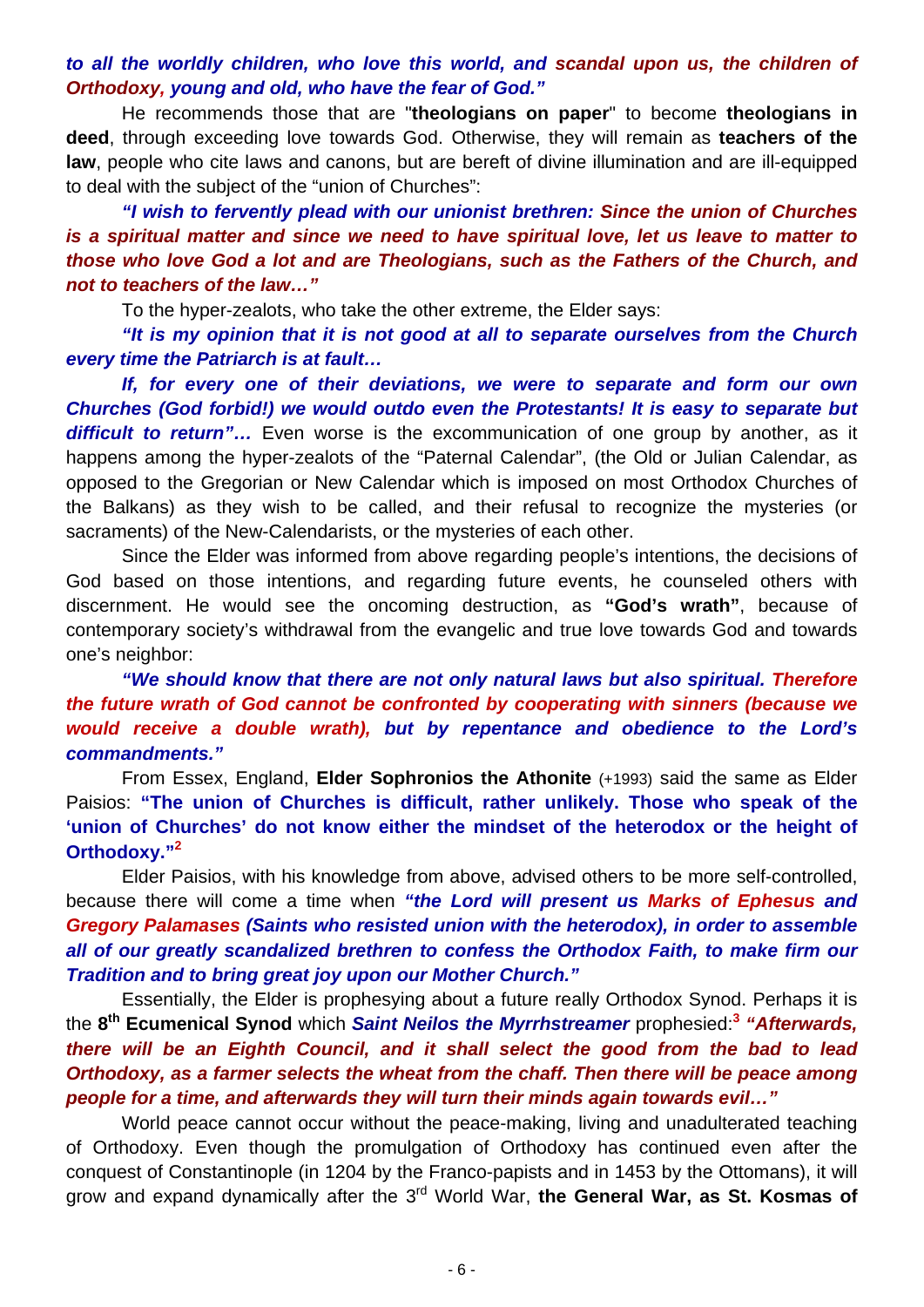Aetolia calls it.<sup>4</sup> This will be a period of the relighting of Orthodoxy, but only for a short time; for after, people will again be led astray towards evil...

 Elder Paisios is not the only Holy Father who warns us about the future. Secularism will bring a disharmony between clergy and laity, as St. Kosmas said, perhaps because the clergy will run faster towards the bottom: *"There will come a time when the current harmony between clergy and laity will no longer exist."* And he added: *"The clergy will become the worst and most impious of all."* Here, he is speaking of moral transgressions (worst) and of heresies (impious).

 The **Eldress Macaria5** (+1993) said that **secularization will bring about the complete apostasy of the Church hierarchy from the true faith**, and even in Russia: *"They are preparing changes to our Faith. When this happens, our Saints will leave and will stop praying for Russia… The bishops who will allow this will not see the face of the Lord, neither here nor there (showing the heavens above)."*

**Saint Seraphim of Sarov** (+1833) explained that the cause of his "**reappearance**" was the lack of faith of Russia's hierarchy in the future; or rather the present, because **since 1991 he has appeared again!** 

 **Fr. Seraphim Rose6 relates what St. Seraphim told Motovilov:** *..."The Lord God has ordained that I, humble Seraphim, should live considerably longer than a hundred years. But since toward that time the bishops will become so impious that in their impiety they will surpass the Greek bishops of the time of Theodosius the Younger, so that they will no longer even believe in the chief dogma of the Christian faith (the resurrection). Therefore it has been pleasing to the Lord God to take me, humble Seraphim, from this temporal life until the time, and then resurrect (reappear) me."...* (Homily to American youth in 1981. Epit. P. 104. More here) Also:

 *"… The Lord revealed to me, the humble Seraphim, that great misfortunes will befall upon the Russian land. The Orthodox Faith will be trampled on, and the hierarchs (bishops) and other clergy of the Church of God will fall away from the purity of* **Orthodoxy. And for this reason the Lord will fiercely punish them"... (Epitome<sup>7</sup> p. 211)** 

 But the apostasy, as described by Eldress Macaria and St. Seraphim of Sarov, will come to its full fruition near the time of the final Antichrist. Then the *"Abomination of Desolation" will enter the Churches,* according to **Elder Lavrenty Chernikov** (+1950): *"Churches will exist, but Orthodox Christians should not be going to them because the bloodless sacrifice of our Lord Jesus Christ will not be offered there. Instead, satanic congregations will gather there. And because of this unlawfulness, the earth will refuse to bear its fruits… Go to Church while there is still time, especially to the Liturgy, during which the bloodless sacrifice will be offered for the whole world. Confess your sins and receive the Body and Blood of our Lord Jesus more frequently, and the Lord will strengthen you"...* **(Epitome pp.** 207-8)

 Elder Paisios spoke boldly about the degradation of education in our country (Greece), especially the teaching of Ancient Greek, which ties us to the philosophy of our ancestors, the Holy Scriptures and the writings of the Holy Fathers: *"There are even some who are attempting to invent a new language. The Greek "tongue", however, is one of the fiery tongues of Pentecost! No other language can render the dogma of our faith. This is why God, in His economy, allowed the Old Testament to be translated by the Seventy into the Greek language, and the Gospel to be written in Greek. If someone studies dogma without knowing ancient Greek he will be led astray. And we abolished the teaching of Ancient Greek in our schools! Soon the Germans will come to our universities to teach us Ancient Greek! Then, once our people become a laughing stock, only then will they understand* 

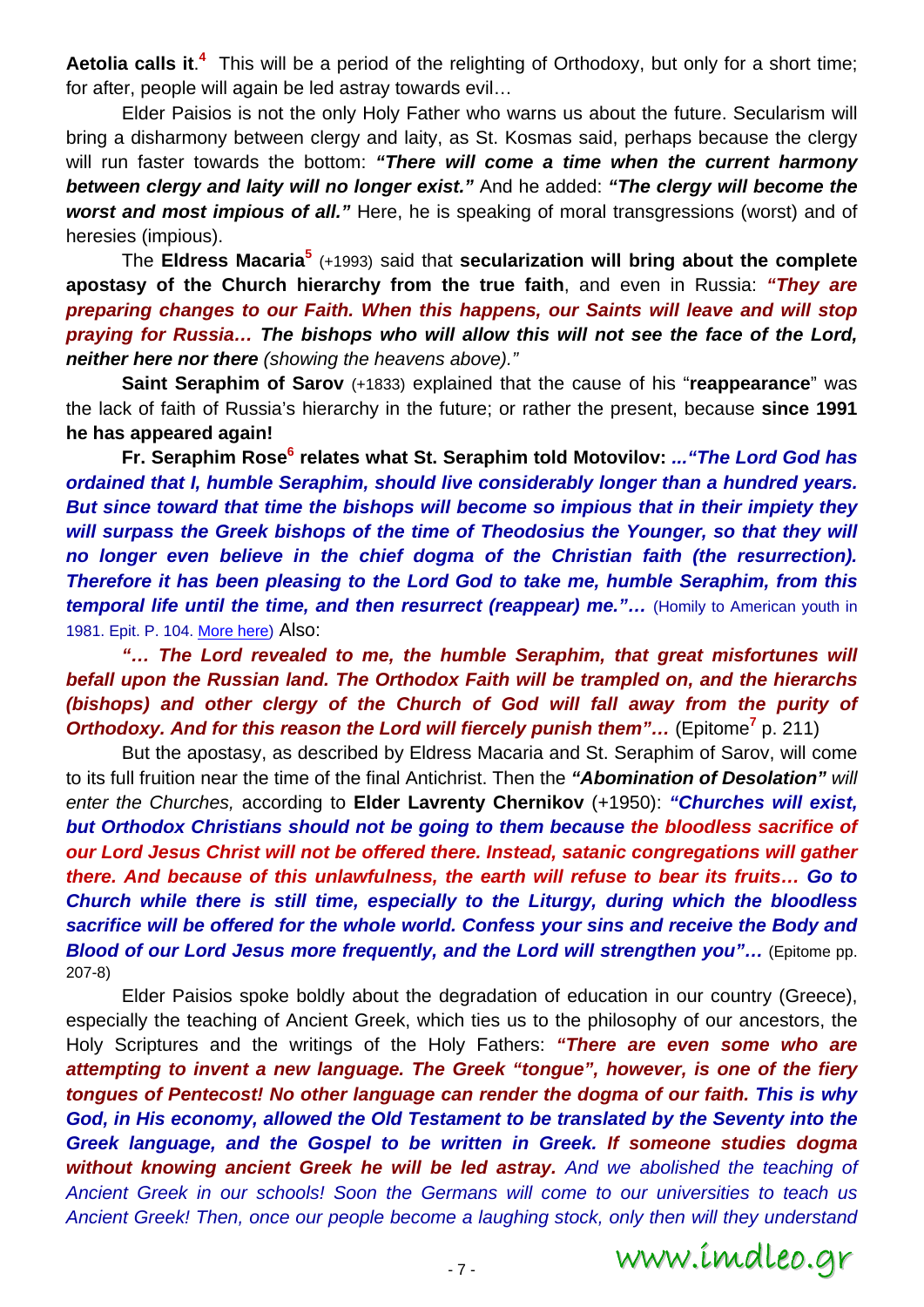# *the value of Ancient Greek. Then they will say: "Look at the Church, where Ancient Greek was preserved!"*

 The prophecies of Elder Paisios concerning Constantinople, and the restoration of pious government there, are not exclusively his inspiration, but are connected to previous prophecies. They are essentially clarifications of prophecies by St. Kosmas of Aetolia, Leo the Wise, Saint Andrew the Fool for Christ, of Anonymous etc. **Pious authority is necessary so that an Orthodox Synod will not be influenced by political expediencies (such as those of the New World Order) and so that its decisions can be carried out.** And because all the problems of the Orthodox will be solved, that Synod must be Ecumenical. **For this reason, God's providence will ensure that pious authority will exist in Orthodox countries.** 

**Father Seraphim Rose** spoke the following words in 1981 to Orthodox youth in America: *"…So we have to see, according to the prophecies of those God-inspired men in the later years of this century, a certain and imminent restoration of Holy Russia (i.e. the fall of Communism), and even (later) an Orthodox Tsar, for a short time, but not much before the coming of Antichrist and the end of the world. This (the emergence of the new Tsar)* will be quite remarkable and not simply a regular historical event<sup>"</sup>... (Epitome<sup>8</sup> p. 103)

 The Russian bishop, **Theophan of Poltava,** says more precisely: *"The Lord will place a powerful Tsar (king) on the throne. He will be a great reformer and strong in the Orthodox Faith. He will push away the unbelieving hierarchs from the Church. He will be an*  exemplary person, with a pure and holy soul. He will provide strong counsel. He will **belong to the Romanov dynasty, through his mother"...** (Epitome<sup>9</sup> p. 208) At that time (of the relighting of Orthodoxy in Russia and all the world), according to **St. Seraphim of Byritsa** (1866-1949), *"near every believer there will be forty unbelievers who will beg him to save them."*

### **07. Elder Paisios experienced heavenly states.**

 The Elder said: *"When I was at Katounakia, in the cell of Hypatios, one afternoon… I was saying the Jesus prayer constantly. Around eleven o'clock at night, there came a sweet light that filled the cell. It was very intense, but it did not blind me. I understood immediately that my eyes had been 'strengthened', in order to endure the brightness. While I was in this state, in this divine light, I was in another world, a spiritual one. I felt an inexplicable gladness, and my body was lightened; it had lost its heaviness. I felt the Grace of God, the divine illumination. Divine messages quickly passed through my mind like questions and answers.*

*I did not have any problems, not even things to ask about; but I asked and quickly received an answer. The answers were with human words, but they contained theology as those words were divine. And the words were so many that, if written down, one would have another 'Evergetinos' (a collection of sayings and stories of the Holy Fathers, compiled by St. Nikodemos the Hagiorite). The experience continued until morning. When that light disappeared, everything seemed so dark. I went outside and it was like night. I asked a monk who was passing through: 'What time is it? Didn't the sun rise yet?' He looked at me and in a perplexed manner he asked: 'What did you say, Father Paisios?' 'What did I say?', asking myself, as I went back inside. I looked at the clock, and then realized what had happened. It was nine o'clock in the morning, and the day seemed as night to me! The sun looked as thought it was barely shining; as if there was a solar eclipse. I was like someone who, after seeing a bright light, was immediately thrown into the darkness. What a great difference that was!"…* (*Words*, 6: On Prayer. Souroti: 2012).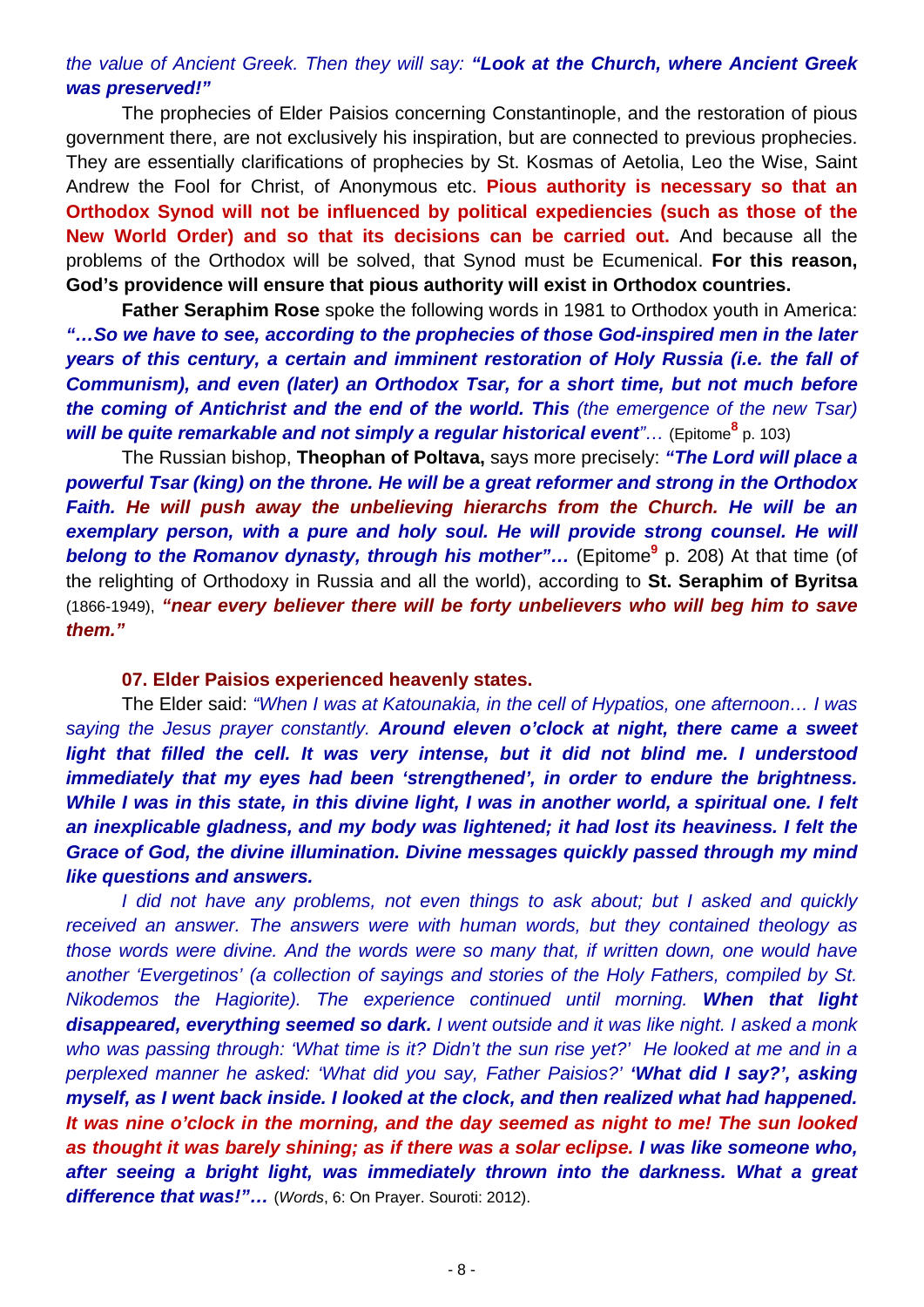**The Elder describes when Christ appeared to him:** *"It was the night of the Holy Forerunner, St. John the Baptist, (May 26<sup>th</sup>, 1977). The next day was St. Karpos' feast day. I felt light and relaxed, like down feathers. I was thinking to write something about Father Tychon and send it to the sisters. Until around 8:30 (Athonite time) I had written thirty pages. Even though I*  wasn't sleepy, I decided to lie down because my legs were feeling tired. It starts to dawn. It was *9 am (6am, worldly time) and I still had not gotten up.* 

 *In a flash, the wall of my cell disappeared (beside the bed, towards the workshop). I see Christ within a light, about six meters away from me. I saw him from the side. His hair was blonde and his eyes were blue. He spoke to me. He was looking a little to my side, not directly at me. I was not seeing with my bodily eyes: Whether they were open or closed, it made no difference. I was seeing with the eyes of the soul.* 

*When I saw Him I wondered: How could they spit upon such a face? How could they -those who do not fear God- place such a form [on the cross]? How can they drive nails into such a body? Oh!... It is as the psalm goes: "He who is more beautiful than all the sons of men" (Psalm 44:3 according to the Septuagint).* 

*This is what it was. It would be worth it to struggle for a thousand years just to gaze upon such beauty for only a moment. What great and indescribable things that can be granted to people, and with what insignificant things do we occupy ourselves"…* [From the book by **hieromonk Isaac** (+1998), *The Life of Elder Paisios the Hagiorite*. The excerpts below are also from the same book.]

 The Elder also saw Christ when he was just 15 years old; when he was taking refuge in prayer in order to confront those who tried to mess him up with the **Darwinian theory of Evolution**.

 Elder Paisios had also seen the **Panagia** (Mother of God), and tells us of one instance when she appeared: *"The previous Lent (more precisely, on February 21st, 1985) the Panagia appeared dressed in white. She told me that a lot of things will happen in the world, and for that reason I should take care to bring… (something which was personal)."* She had appeared near the north-east corner of his hut. When the Elder saw her, he said humbly, *"My Panagia, this place is filthy, as am I." From that time on, however, he treated the place, "where stood the feet" of the immaculate Mother of God, with great reverence. He wanted to plant flowers in that area so that no one may walk on it.*

 Another witness comes from **Elder Christodoulos**, abbot of the Holy Monastery of Koutloumousiou on Mt. Athos, in his little book "**The Presence of Monasticism in the Modern World**":

*"The Elder used to come to the monastery's vigils and would sit in front of our patronal icon, the Awesome Protection [of the Mother of God]. The brothers also visited him frequently, as well as a multitude of pilgrims who would stay at our monastery. However, for a period of forty days –it was the year where he had the first symptoms of cancer- he would not appear when people would come by. He neither opened the door to his hut nor did he show us a sign that he was alive. This worried us. One day I decided to go by myself to his hut. I knocked on the door but received no response. I managed, though, to force myself in. Even though I had arrived anxious, I strangely felt an unidentifiable and inexplicable calm the moment I had entered.* 

 *As soon as I reached his small room, I saw the Elder sitting on a pillow on the floor*  with his hands resting on a floor table. His face showed signs of exhaustion. In front of *him were a bunch of grapes and a little bread. I noticed that the room gave off an unexplainable and unknown fragrance, and that there was a gentle calm. I spoke first, asking his forgiveness and explaining to him how worried we were. With gentleness and*  www.imdleo.gr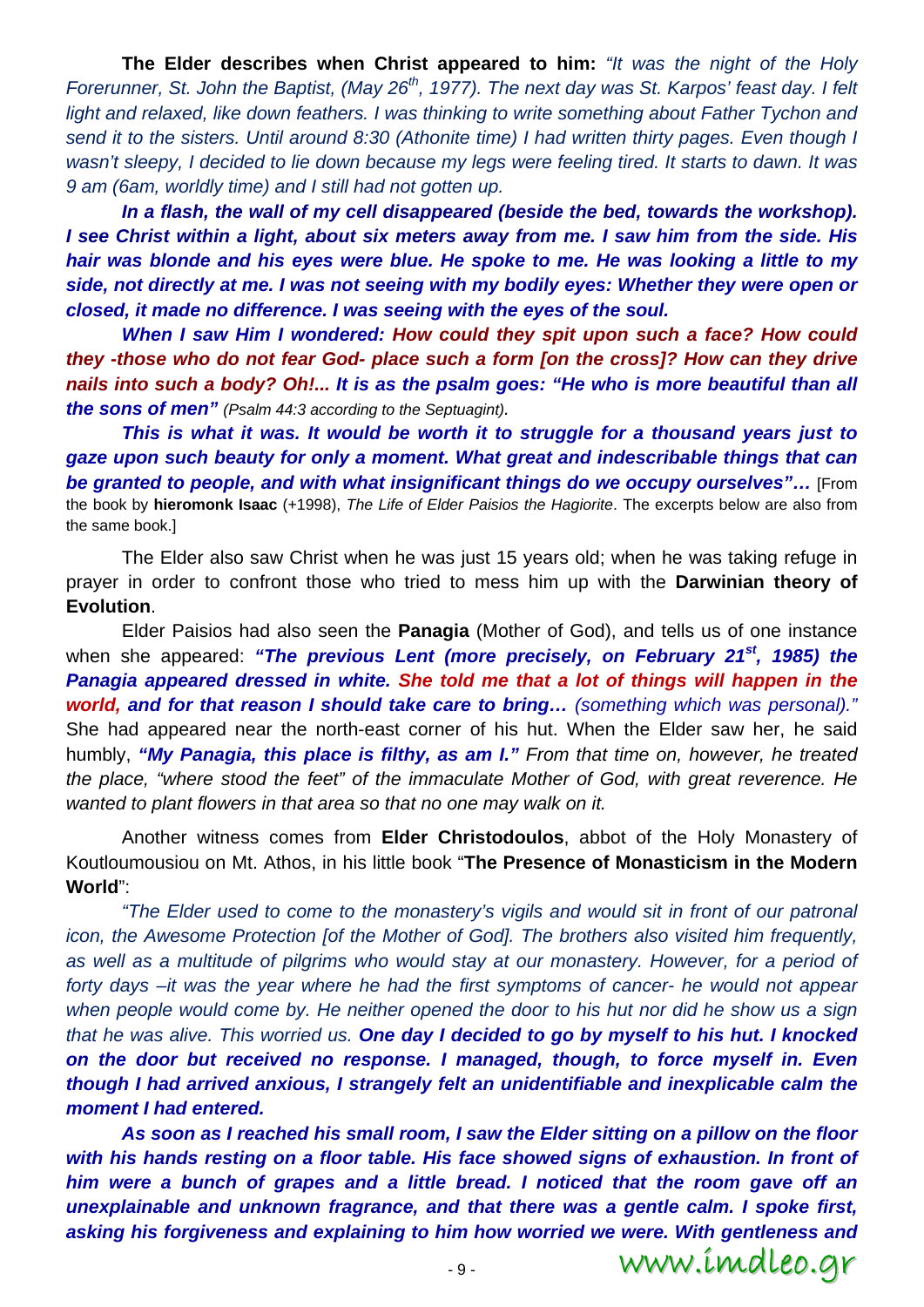*simplicity, and with a voice that barely made it out of his lungs, Elder Paisios said: "For all of these days I had been fasting and praying for the world regarding the future calamities… I became exhausted… The Panagia came and gave me the grapes and the bread… Try some!"* 

 *I took some grapes. They had the colour of Rhodian grapes, with a particular taste and aroma that I had not known before. 'Elder, what was the Panagia like?', I asked. Supporting himself, and with great difficulty, he got up to bring me a small framed icon. It was the 'Panagia the Jerusalemite'.* 

 *'She always appears as the Jerusalemite,' he said to me. We talked for a little while longer and I then left him in peace, because I judged that at times like those, one must not be intrusive."* 



 **Many Saints also appeared to Elder Paisios.** 

 On February 21, 1971, **Saint Arsenios the Cappadocian** came to the Elder, who was sitting in the front yard of his hut. *"… It was two hours before sunset, and while I was reading (the biography of Saint Arsenios, from the manuscript), Saint Arsenios came to visit me. And as a teacher pats his student when he writes the lesson well, he did the same to me. Also, he left in my heart an inexplicable sweetness and heavenly joy that greatly overwhelmed me"…*

 On February 27, 1974 **St. Euphemia the Martyr** visited the Elder in order to instruct him regarding a Church matter: *"I had returned from the world, where I went to take care of a Church-related issue. On Tuesday, around 10 am, I was in my cell praying the service of the Hours. I heard a knock on the door and a woman's voice saying, 'Through the prayers of our Holy Fathers…'* (This is a standard greeting used when approaching the door of a monk's home or cell). *I thought to myself: 'How did a woman arrive on Mt. Athos?' All the same, I felt a divine sweetness inside me. I then asked:*

#### *- Who is it?*

### *- It is Euphemia, she answered.*

*I thought: 'Which Euphemia'? 'Did some woman pull a crazy stunt and came to Athos dressed as a man? What do I do now?' She knocked again. I ask, 'Who is it?' 'Euphemia,' she responds again. I thought again not to open the door. After knocking for the third time, she opened the door herself. But the door's latch was on the inside. I jumped out of my cell and saw a woman with a head scarf. Accompanying her was someone who looked like the St. Luke the Evangelist, who then disappeared. Even though I was certain that this was not a temptation, I asked her who she was.* 

*- Euphemia the martyr, she answered.* 

*- If you are Euphemia, let us go and worship the Holy Trinity. Whatever I do, you do as well. I* went into the church and did a metanoia (taking a long bow while making the sign of the *Cross) saying: 'In the name of the Father." She did the same while doing a metanoia. 'And the Son.' 'And the Son' she said with a high-pitched voice.* 

*- Say it louder, so I can hear it, I said, and she said it louder. Afterwards, the Saint sat on a small stool and I sat on a small chest while she solved my problem (regarding a church matter).*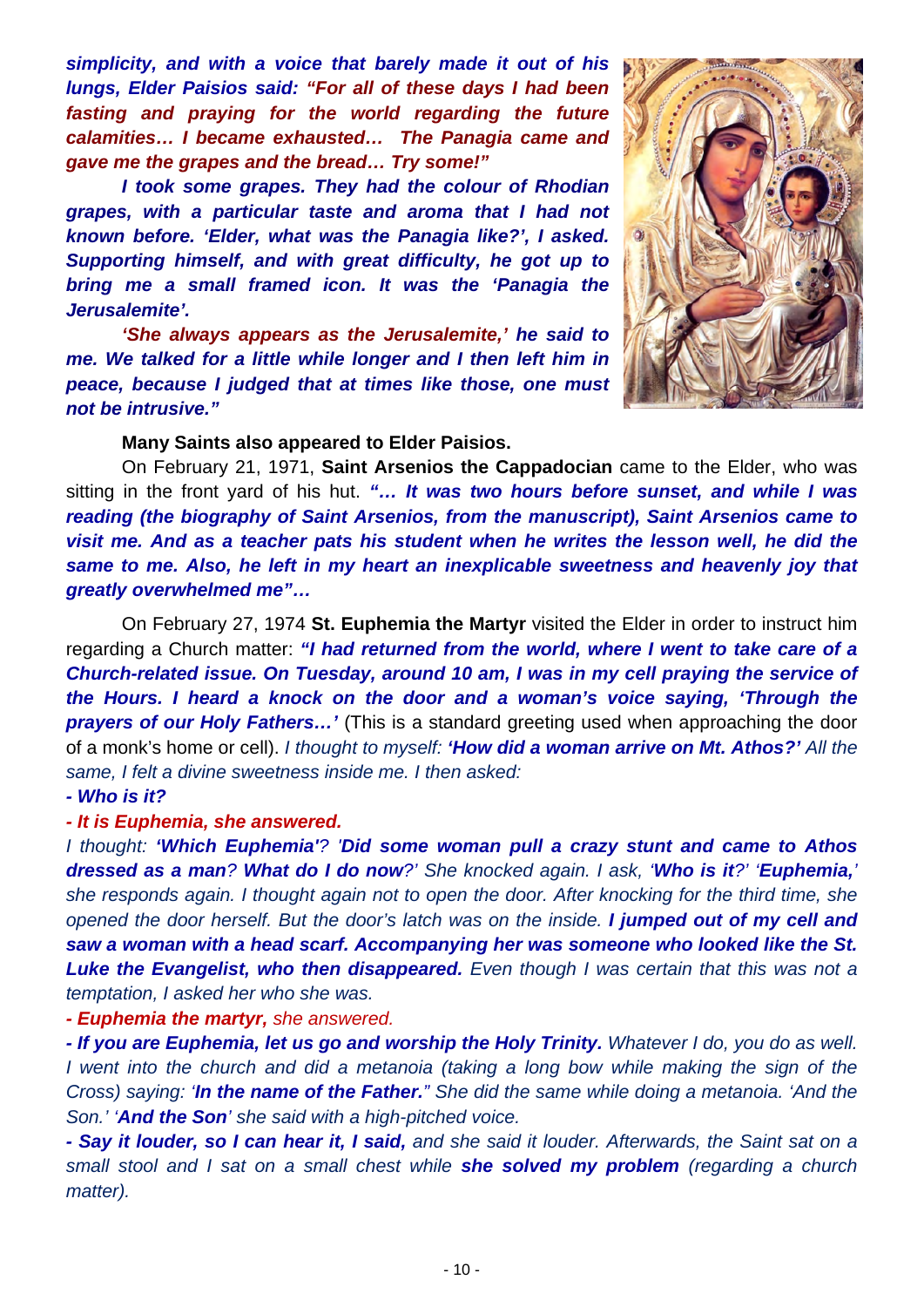*She then told me of her life. I knew that there was a St. Euphemia but I knew nothing of her life. When she related her martyrdom to me, I didn't just hear it; it was as if I was seeing it and experiencing it. I shuddered! Oh!* 

*- How did you endure such sufferings? I asked.* 

*- If I had known what glory awaits the Saints, I would have done whatever it takes to endure even greater sufferings. After this happened, I could not eat anything for three days. I leapt about and continually glorified God. I didn't eat; nothing… just a continuous doxology."* 

## **The appearance of St. Blasios:**

*"It was January 21st, 1980, Sunday of the Prodigal, approaching Monday. That evening, while the Elder was praying in his cell with his prayer rope, he sees a light and in the light an unknown saint wearing a monk's cloak. Beside the wall of his cell, on top of his stove, the ruins of a monastery could be seen. He felt an indescribable joy and gladness and thought 'which Saint could this be?' He then heard a voice coming from the church: 'I am St. Blasios from Sklavaina.' Out of gratitude, to thank the Saint for the honor bestowed, the Elder went to Sklavaina and venerated St. Blasios' grace-filled relics."*

 Apart from the luminous heavenly appearances, **the Elder himself radiated light, as many have witnessed:**

*"It was September 28, 1992. In the cell of Kapsala (of Elder Isaac) there took place a vigil in memory of St. Isaac the Syrian. Among the Fathers was Elder Paisios, who especially revered St. Isaac. He took part in the vigil from a small cell (room), which was a continuation of the small Lity (the inner Narthex of the church). Before the beginning of the Vesper service, the chanters were all on the right-hand side chanting a 'doxasticon'. A devotional atmosphere permeated this small church. Everyone was listening attentively. Two Lebanese Orthodox, a clergyman and a young man, were following the vigil while standing in the prayer stalls (in Greek: stasidia, like highchairs) on the left-hand side.* 

*At some point, the clergyman turned to say something to the young man and he sees the Elder levitating about 25-30 cm above the ground, with a prayer rope in his left hand and entirely covered in light. The exposed areas of his body, his face and hands, radiated a very intense light! Beholding this supernatural sight he tried to shout but no sound came out from his mouth. Seeing the clergyman's astonishment, the young man also turned around and saw the same spectacle. The Elder had his head bowed down, watching over himself. He looked content and was smiling. They could not approach him, being blinded by the light which suddenly became even stronger. When they were able to gaze upon the Elder again, he had returned to normal.***"** 

His Eminence **Panteleimon, Metropolitan of Xanthi** (in Thrace, Greece), also witnesses first-hand: *"It was well into the Orthros at the hut of 'Panagouda'. We read the service at the Kellion's church. I was celebrating (as a priest) and Elder Paisios was chanting. As the Divine Liturgy was progressing, we came to the part where Holy Communion was being given. The Elder approached with devotion and humility to partake of the immaculate Mysteries. As he bowed his head, he removed his monk's cap (Greek: skoufos), loosening his hair. With astonishment I observed that his face, marked by the divine, had become luminous. It was radiating an intense, gladsome light! The sight was not something regularly observed by me. It transferred into me the sweetness of its divine sparkle."*

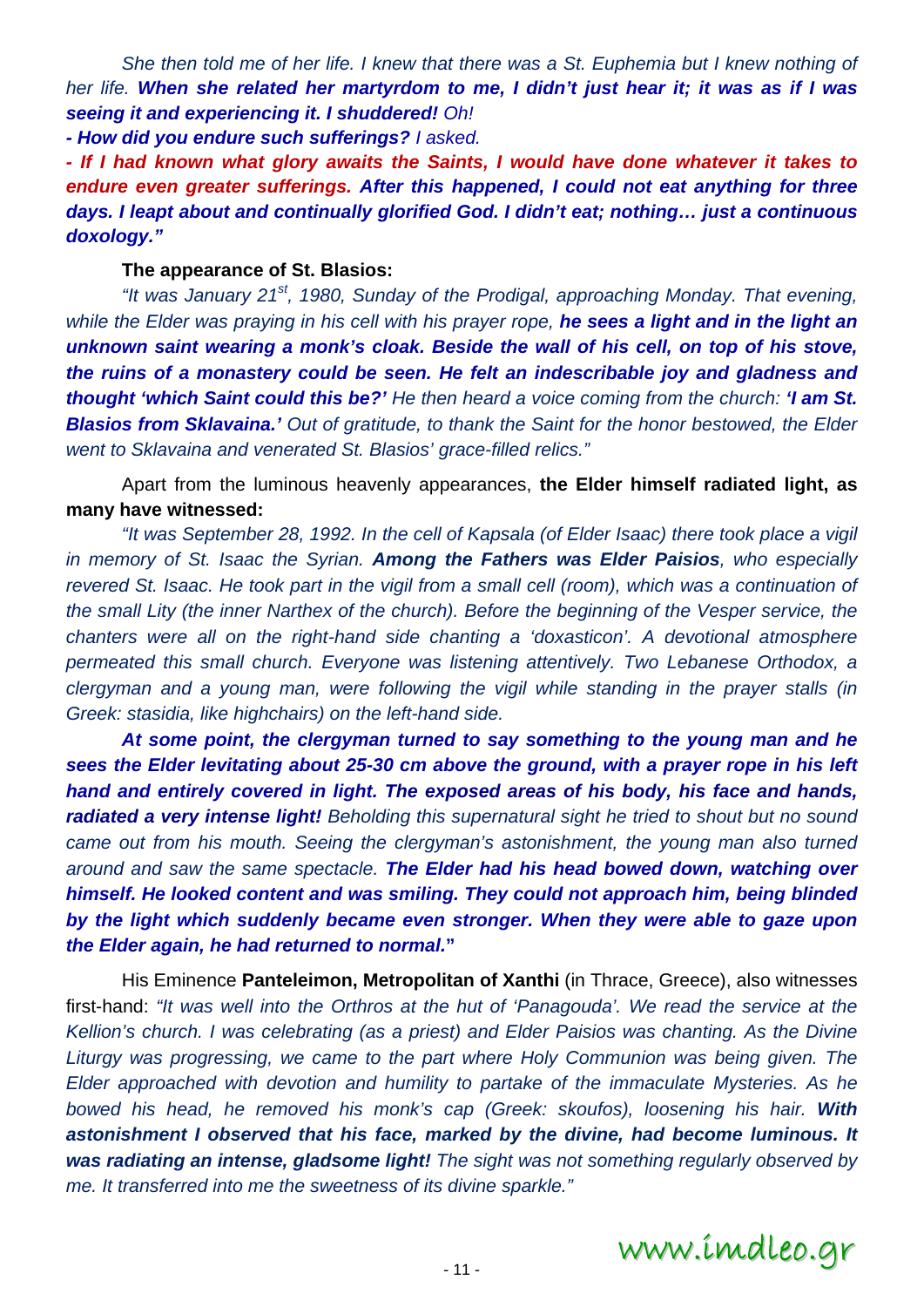### **08. Elder Paisios remains by the side of others.**

 Even after his repose, Elder Paisios continues to help people. This is because the Elder proved his faith by works and, as Christ said to Martha: *"He who believes in Me, though he may die (bodily), he shall live. And whoever lives and believes in Me shall never die (spiritually)."* (John 11:26).

 The miracles after the repose of Elder Paisios confirm Christ's word that whoever observes His commandments has Christ inside him, who is true life. The Elder obeyed the commandments not just to have eternal life, according to the word of the Lord: *"If you want to enter into life, keep the commandments."* (Matthew 19:17) **His piety towards God and his love for his neighbor were a constant sacrifice.** He put into practice that which he used to say: *"If someone worries because he suffers for others, feels pain for others, makes others' problems his own, then he gains a martyr's reward"*…

 The Elder left home and family in order to dedicate himself entirely to the Lord, and according to the Lord's promise, he received one hundredfold and life eternal: *"And everyone who has left houses or brothers or sisters or father or mother or wife or children or lands, for My name's sake, shall receive a hundredfold, and inherit eternal life." (Mat. 19:29)* 

 The miracles before and after the Elder's repose are the result of God's grace and have nothing in common with the false miracles of gurus and those of other Eastern religions: *"The devil gives powers to gurus, magicians, etc, because they give him liberties to act. In this way, they can perform some so-called miracles, and those who witness them can marvel at them."*…

 The Elder condemned the syncretistic religious spirit of the New World Order: *"They allow mosques to be constructed, gurus to have their monasteries and to give lectures unhindered. They allow various centers for proselytism, Freemasons to act without restrictions; the same for Jehovah's Witnesses… Orthodoxy is being pelted with a pile of theories. But they shall not endure. They will crumble and fall.* 

*The distressed people are being led astray, because they have distanced themselves from God and are in darkness! Two youths told me that they went on a pilgrimage to Hebron and they were given a Jewish yarmulke to wear in order to venerate the tombs of Abraham. What good is a pilgrimage if you wear something used by Jews in worship?"* (Talks, 3, The Spiritual Struggle: Souroti)

 **Elder Paisios battled evil by doing good**. He worked to do, according to the Apostle Paul, "good to all, especially to those who are of the household of faith." (Galatians 6:10) Evil is not fought against by evil, but by good. All that we have previously written shows that **the Elder used the most appropriate weapon against evil: goodness. Evil has been increasing in our time because the love of so many people has grown cold.**

But arguing with devious people is not beneficial, as **Elder Sophronios, the Hagiorite** and founder of the Holy Monastery in Essex, England (+1993), characteristically said:

**"We must not resist evil with words, because resistance exacerbates evil. As Abba Dorotheos says, a good swimmer passes under the waves."** With discernment, however, he added: *"One must not humble himself before those who are not humble, because they*  will take it as a sign of weakness and, in turn, they will choke him." If we accept, even emotionally, the violence and wars of others, we ourselves become murderers, as Elder Sophrony says again: *"All, in varying degrees, are murderers. When we emotionally side with a nation that makes war upon another, then we participate spiritually in the murders which occur."* (Elder Sophrony Sacharov, **Didactic and Eschatological Words,** a collection**10** by Leontios Monahos A 52).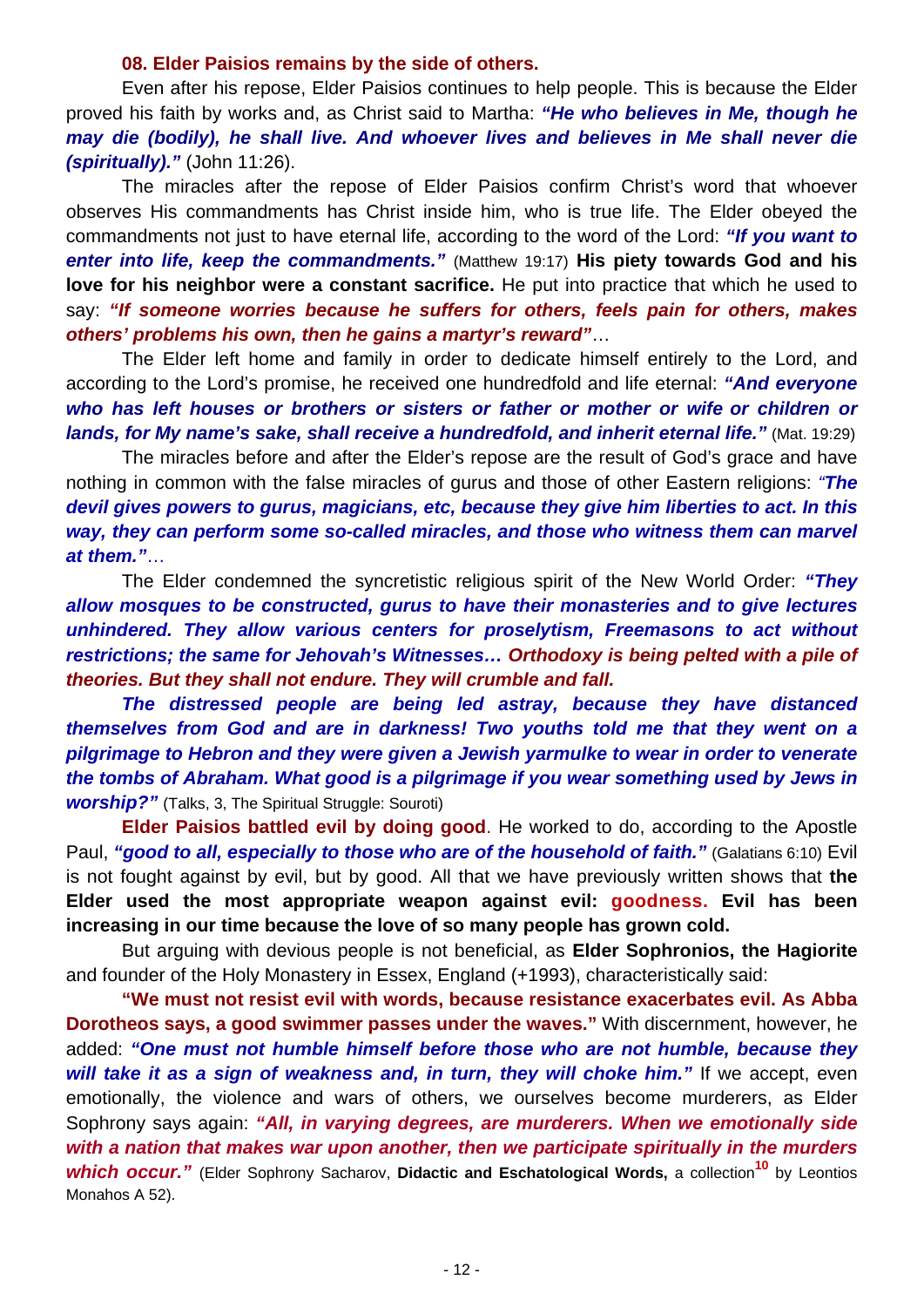And on this point the elevated spiritual state of Elder Paisios becomes apparent, as **he felt the pain of those unjustly treated, rather than rejoicing in the destruction:** 

 *"When the Persian Gulf War (1990) began, I felt a pain in my sleep. I heard explosions from cannons and aircraft bombs and then awoke. I understood that the war had begun and that a great evil was occurring. When a Father (monk) from Koutloumousi (an Athonite monastery) came afterwards and told me that the war had begun, I responded by telling him that two hours had passed since it began"…* (Hieromonk Isaac). Because **the Elder carried the whole world in his soul**, '**all of creation**' as Elder Sophrony would say, the tragedies of the human condition were revealed to him, so that he might pray for the afflicted.

 We know from the Scriptures that, in order for events to progress towards the revealing of the final Antichrist, lawlessness must become commonplace, i.e. corruption, the making of laws that oppose God's commandments, local wars and the gradual removal of civil liberties. **We will be driven towards a system of absolute world domination by one individual.** *"And*  **because lawlessness will abound, the love of many will grow cold."** (Matthew 24:12)

*"The mystery of lawlessness is already at work",* the Apostle Paul tells us in his day (2 Thessalonians 2:7). And **St. John the Apostle and Theologian sees the Antichrist ascending**  (gradually) **to be the head of a lawless (Godless) system and of a faithless people who have become as tumultuous as the sea.**

 **Elder Paisios wanted people to be informed regarding the progress of evil, from the signs given by Scripture and by the Church Fathers. He assures us that the Third Trumpet has sounded with the visible sign of the nuclear catastrophe in Chernobyl, Ukraine.** In this way, he defined a time marker within the events which are foreseen in the Book of Revelation:

 *"There, in Revelation, St. John the Theologian relates how he saw a large star fall from the heavens, infecting, embittering and lethally poisoning the waters and their sources… And the name of that star is WORMWOOD… in Ukrainian, Chernobyl!"* (see Revelation, 3rd and 4th Trumpets). And already we **have reached the 3 warnings of the great 3**  "Woes" after the 4<sup>th</sup> Trumpet. And the first of these warnings was given at the Gulf of Mexico on 4/20/2010, with the well-known oil-drilling rig explosion and accompanying oil gusher from the undersea well that was being drilled at the time of the explosion. The drilling rig's name was "Deep Water Horizon". **Deep Water** means water as deep as "**without bottom**" or "**abyss**", "**άβυσσος**" in Greek. And when combined with the Greek word "**φρέαρ**" for 'well', **we have the wells in deep water as the main theme of the 5th Trumpet mentioned in Revelation**, **chapter 9**. (See: "**The 3 WOES**" **<sup>11</sup>**).

 The second warning is expected to occur in the Euphrates region of the Middle East, because **it will be the corresponding to the 6th Trumpet described in Revelation of Saint John. There, near the Dead Sea, those contemporary, "civilized" peoples, who are slaves to many sins and mainly to that of the Sodomites**, **will be punished again.** For now, though, there are still warnings...

 **In the context of alertness, which is what the Elder wanted all Christians to have, he tried to thwart<sup>12</sup> the application of the barcode<sup>13</sup> on Greek identification cards. In** general, the Elder supported Orthodox Christians in their struggle to avoid the voluntary spiritual subjugation promoted by Greek politicians at the behest of Europe, *behind which, he says, "the dictatorship of Zionists hides"… "Only the devil could have thought of such a dictatorship, which they are trying to build."* (p. 17)

 Because there are many changes being made to the standards concerning ID cards, Elders Paisios and Porphyrios agreed that the Church, synodically, should be the one that decides which ID cards do not harm Christians.**<sup>14</sup>**

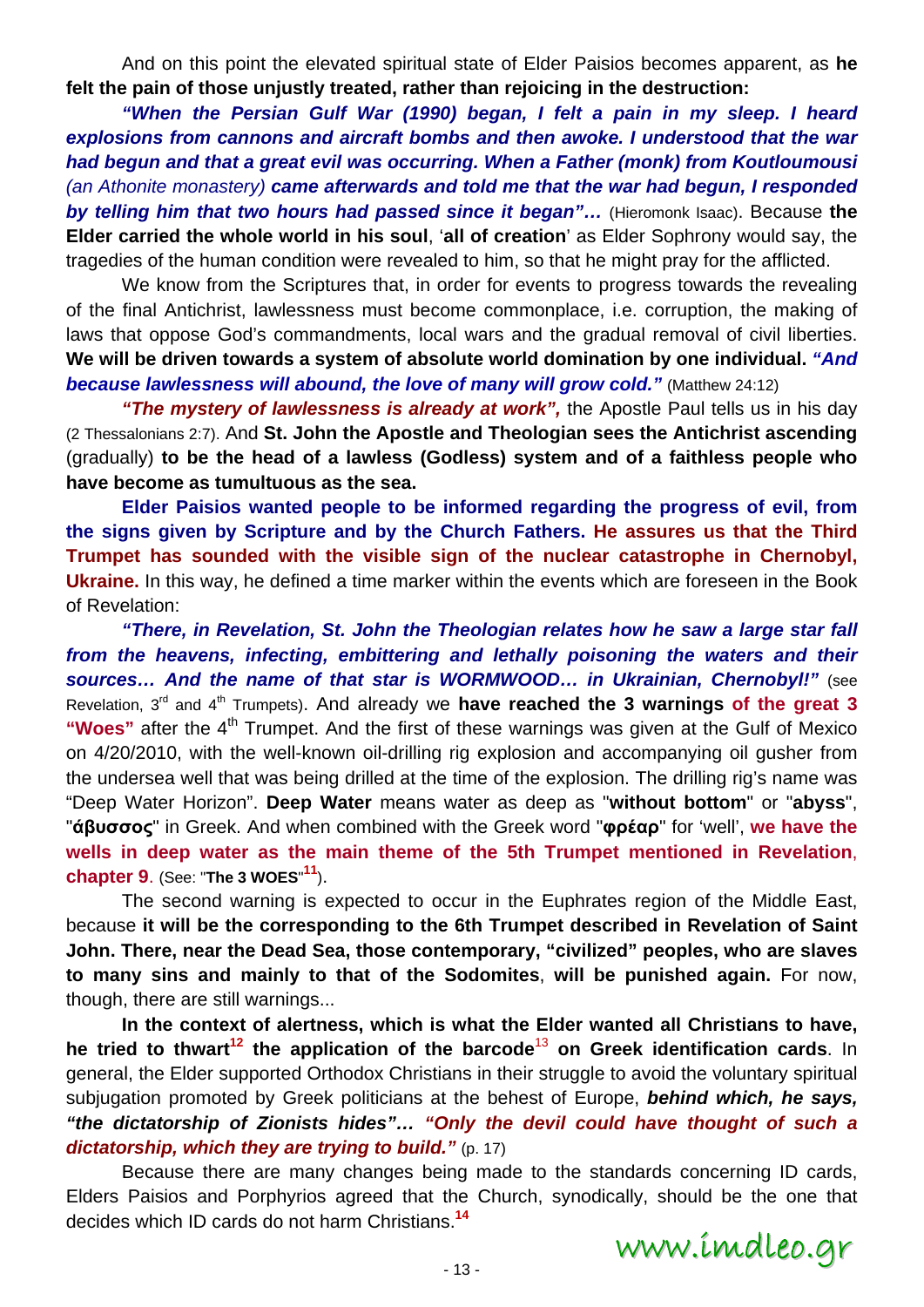The Church had already given general instructions regarding this issue in 1998. **In November of 2010 the Church of Greece returned to the issue and defined two things the "citizen's card"<sup>15</sup>**, **as it was called while being promoted should not contain:**

- a) It should not contain the number 666 in any manner, whether visible or not.
- b) Also, in no way should it curtail people's personal freedoms.

 **Elder Paisios regarded resistance against 666, which, according to Revelation, is the number and seal of the Antichrist, as resistance against the coming of Antichrist himself. And this is why, according to St. Ephraim of Syria, even though St. John the Apostle and Thelogian knew the name of the Beast (Antichrist) he gave us only his number. This shows that before the appearance of the final Antichrist, the number corresponding to his name will have a great significance for us.** This number is already being displayed with many variations, from product barcodes to... CERN! (general information,**<sup>16</sup>** logo-pdf**17** - video)

 **Elder Paisios, therefore, continues to impede those who are bent on destroying our faith and our land,** leaving behind as a powerful weapon to Christians, the knowledge of how things really are, of what is happening and of what will happen. It follows that those who are far from God, support the way of Antichrist and **try to resist the power drawn from the teachings, even from the name of Elder Paisios.** But they do this out of ignorance, *"for they know not what they do"* (Luke 23:34). Because it is they who have a great need of Elder Paisios: Those who are far from God, because they are vulnerable to evil spirits who are being increasingly unleashed as we progress towards the Third World War, and who are causing **disturbances and destruction everywhere**. **18**

 That there are theatrical and cinematic works that distort the truth, blaspheme God and His saints, as well as slander Elder Paisios, shows that evil spirits are encountering obstacles, for this reason they employ miserable people to work towards their destruction. This includes not only those who show blasphemous and slanderous works, but also those who tolerate them. This is the primary cause of God's abandonment which, along with moral and other kinds of corruption, creates many kinds of crises.

 While Christians strive to hold evil back to make room for spiritual recovery, the antichrists, with their works, strive to quickly bring about their own destruction and that of the spiritually negligent. But **God provides for Christians to come out stronger after the period of afflictions**.

 And so God allows evil to destroy itself in order to make it known that evil does not bring good. Afterwards, he intervenes.

**- Elder, will Christ intervene during those difficult times**?

*- Yes. Here you see in someone unjustly treated who has a good disposition. Because he deserves divine help, Saints, the Panagia, Christ, often appear in order to help him. How much more now where the poor world will find itself in such a difficult situation. Now it will be a storm, a small occupation by satan antichrist. He will then suffer a blow from Christ; nations will be shaken and calm will come to the world for many years.* 

It will occur what is written in the Psalm:

 *"Some [trust] in chariots and some in horses: but we will glory in the name of the*  Lord our God. They are bowed down and fallen: but we are risen, and have been set *upright."* (Psalm 19: 8-9 according to the Septuagint)

 **Before the calm there will be a brief 3rd World War, whose weapons will kill one third of all mankind. It will be a miniature version of the End of Time. St. John the Russian warns us that, from 1990 onwards, it cannot happen otherwise**: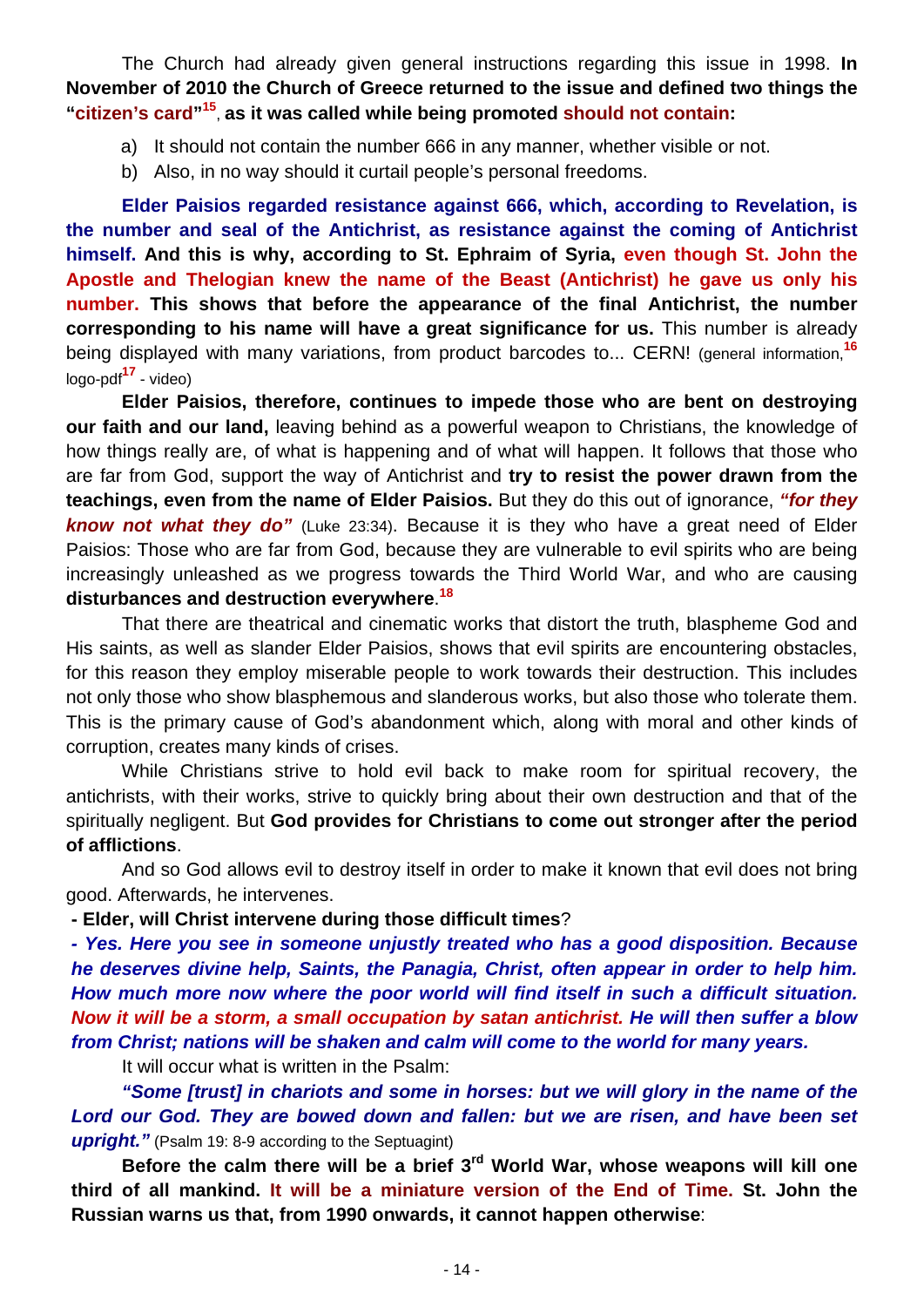*"On Sunday morning, July 15th, 1990, Fr. Iakovos (In English: James) Tsalikis came from his small cell to the church to celebrate the Divine Liturgy. Inside the Altar he related to the Fathers of the monastery everything that St. John the Russian told him "spiritually" the night before, "the Lord knows how" in front of holy burial shrine with St. John's incorrupt remains in the church named after him at Prokopi, Euboea, Greece.* 

*- "They think that I am asleep, that I am dead, and the Christians do not count on me. But I am alive. I see everyone. My body is inside but I go out of my burial shrine many times. I run among people in order to help them. There is a lot of pain. They do not see me. I see them and hear what they say. I then return to my burial shrine. But Father, listen to what I will tell you. There is a lot of sin in the world, a lot of impiety and unbelief."* 

*- "Why do you say these things, my Saint?" I responded. "Don't you see how many people come to your burial shrine and venerate you?"* 

*- "Many come, Fr. Iakovos, but only a few are my children", St. John added and he continued…* 

*- "This is why there must be a war: Because there is a lot of sin in the world."* 

*- "No, my Saint", I said fretfully. "Since I was a small boy I have always experienced wars and afflictions; in Asia Minor, where I was born, and when we came to Greece. Afterwards, my saint, if the war comes, souls will perish before they can repent in time."* 

*- There must be a war, there must be a war, there must be a war", the Saint replied sadly but with a steady voice.* 

*And he continued to say that there will be certain floods, fires and other destructions in the region of Euboea, and other tribulations as well. Everything that the Saint told the Elder that night has occurred and is occurring. On August 1st, 1990 war was declared on the Persian Gulf, while a little later, in Euboea, there were floods and fierce storms. People died and material resources were destroyed. Fires had destroyed forests and other large areas."* (A Holy Elder, the Blessed Fr. Iakovos. Rovies, Euboea: 1993)

 But **the war of which St. John the Russian spoke three times is the 3rd World War**  and not a local war, because those occur all the time. **This war has not occurred yet because many great elders were around** (Paisios, Iakovos, Porphyrios, Ambrosios and many others men and women.) These elders, who are all Saints, are an impediment to the devil's destructive plans and instruments because they live forever. And since their deaths they are able to intervene even faster for those who call upon them.

 *"You should know that many Saints invisibly come and help us. God does not permit us to see them, but daily we have many saints at our side,"* said **Elder Ambrosios**  Lazaris<sup>19</sup> (+2006). Also, foreseeing the "achievements" of the New World Order in 1990 he said: *"Because God wishes to hold people firm, He will soon make his Saints visible. Because temptations will become so great and the afflictions so unbearable, God will make Saints appear - even great Saints such as St. Demetrios and St. George. People will hear that in one week, such and such Saint appeared in Crete; in another, such and such Saint in Macedonia, one here another there.* 

 **Of all that Elder Ambrosios said that, which best fits God's wireless operator, Elder Paisios:** *"Because many difficult days will come, God took certain people and made them officers."* **Truly, the comical reactions to the Elder's fame carry an officer's validity, i.e. the office which stops or limits evil, and all those who are under the influence of evil**  spirits cannot stand it. But the devil does not have friends. They must realize this before it is too late: *Things will progress very fast. The devil will rule (for a time). Those who*